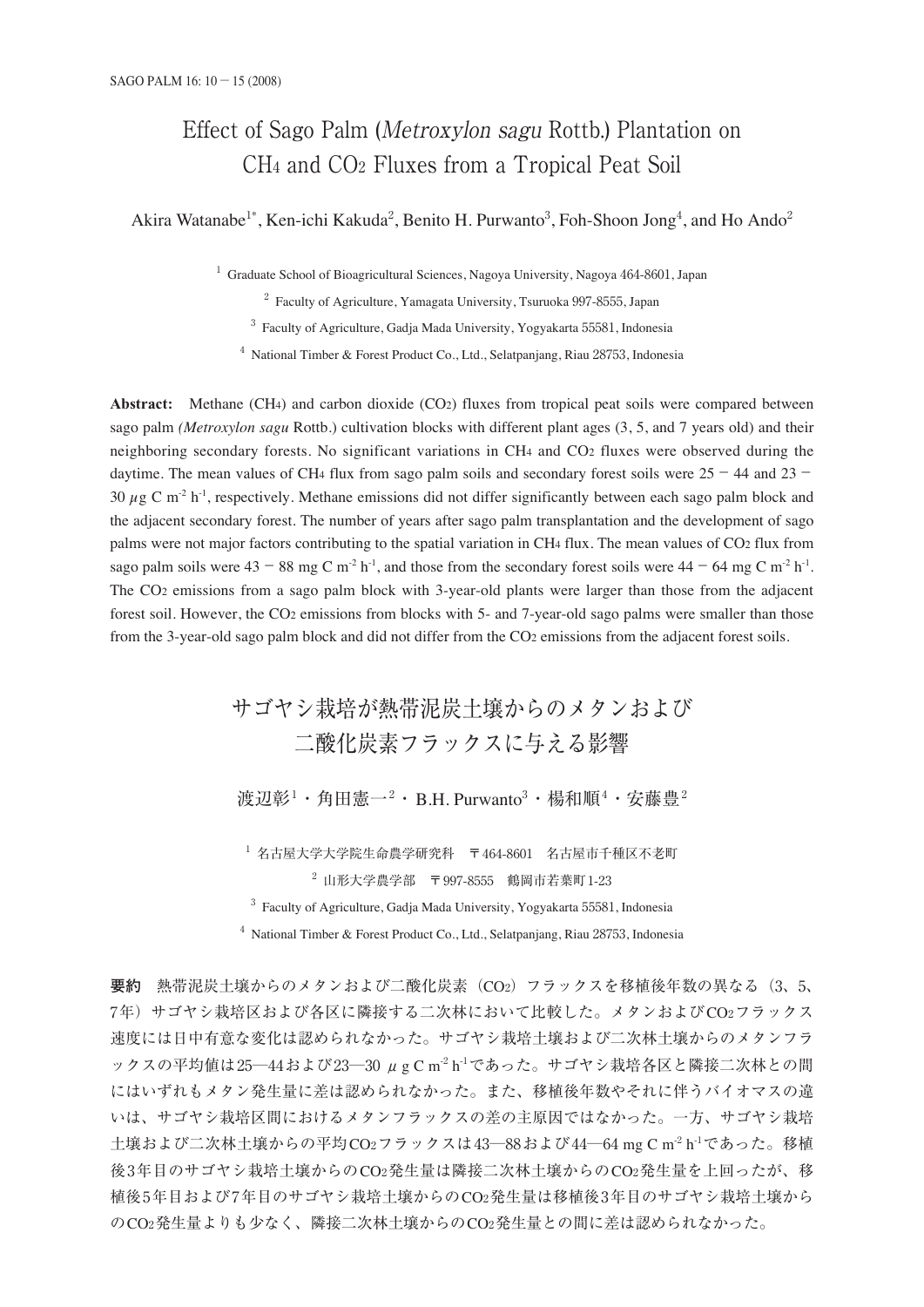## **Introduction**

Nowadays global warming is a most serious environmental problem that is assumed to be caused by an increase in the concentration of gases that absorb infrared radiation from the earth's surface and consequently prevent the atmosphere from cooling down. Such gases, including carbon dioxide (CO2), methane (CH4), nitrous oxide, and chlorofluorocarbons, are generally called greenhouse gasses. Natural wetlands including peatlands are recognized as the largest source of the tropospheric CH4 (Denman et al. 2007).

Reported CH4 emissions from natural peatlands in North America and Western Europe range widely from negative to >1 g m<sup>-2</sup> d<sup>-1</sup> (Nykänen et al. 1998; Shannon and White 1994). Environmental variables related to the activity of methanogens and CH4 oxidizers, such as the temperature, reduction-oxidation potential, and amount of easily decomposable organic matter, and the type of vegetation are plausible important factors leading to the temporal and spatial variations in CH4 flux from peatlands (Blodau 2002; Maljanen et al. 2001; Shannon and White 1994).

Clearance of the natural vegetation and the subsequent agricultural use of peatland influence greenhouse gas fluxes by changing the temperature, pH, and cycling of C and nutrients in soil. Drainage to facilitate plant root respiration dramatically mitigates CH4 emission (Nykänen et al. 1995; Von Arnold et al. 2005), but accelerates organic matter decomposition, and as a result of which the CO2 flux may increase (Blodau 2002; Martikainen et al. 1995). Plantation of sago palm (*Metroxylon sagu* Rottb.) is a way of the use of tropical peatland for biological production. Records of CH4 and CO2 fluxes from sago palm plantation are few (Inubushi et al., 1998; Melling et al., 2005a, b), and their changes with plant growth are unknown. In the present study, we assessed the effects of a sago palm cultivation on the greenhouse gas emissions from tropical peatland by comparing CH4 and CO2 fluxes among sago palm soils with different number of years after transplantation and between sago palm soils and

the neighboring secondary forest soils.

### **Materials and methods**

### *Research site*

The research was conducted at the National Timber and Forest Product sago palm plantation located in Tebing Tinggi Island, Riau Province, Indonesia (1˚30'N, 103˚40'E; Jong 2001). Mean annual maximum and minimum air temperatures in the 1996- 2000 period, which were recorded at the nearest meteorological station, were 31.9 and 23.3˚C, respectively. Annual precipitation was 1700 mm with the maximum rainfall in December (222 mm) and the minimum in July (79 mm). This plantation, which is established on deep peat (Histosols), is divided into 20 phases, and a phase is divided into 20 blocks (500  $m \times 1$  km) surrounded by roads and facilitated with canals. Secondary forests (100 m in width) are conserved at 2-block intervals. Major plant species include *Cratoxylon arborescens, Callophyllum inophyllum, Shorea* spp., *Palaquium burckii, Eugenia* spp., *Tristania* spp., *Gonystylus bancanus,* and *Tetrameristra glabra.* 

Gas samples were collected from three blocks to which sago palms had been transplanted in July 1998 (Phase 3 Block 3 (P3B3)), September 2000 (P7B4), and December 2001 (P8B19) and from their adjacent secondary forests (P3SF, P7SF, and P8SF). The sago palm density was 100 plants ha<sup>-1</sup> (10  $\times$  10 m). Chemical fertilizer was applied three times a year until 2001. The rate of application of dolomite, urea, rock phosphate, and KCl was increased with plant age from 30, 5, 5, and 5 kg ha<sup>-1</sup> y<sup>-1</sup> at the transplantation to 300, 60, 40, and 40 kg ha<sup>-1</sup> y<sup>-1</sup> for 4-year-old palm, respectively (Jong 2001). The rate of application of CuSO<sub>4</sub>, ZnSO<sub>4</sub>, and borate was 5, 5, and 2 kg ha<sup>-1</sup>  $y$ <sup>-1</sup>, respectively, irrespective of plant age.

# *Collection of gas samples and determinations of CH4 and CO2*

Gas sampling was conducted 4-6 times in 2004 using the closed chamber method. An acrylic chamber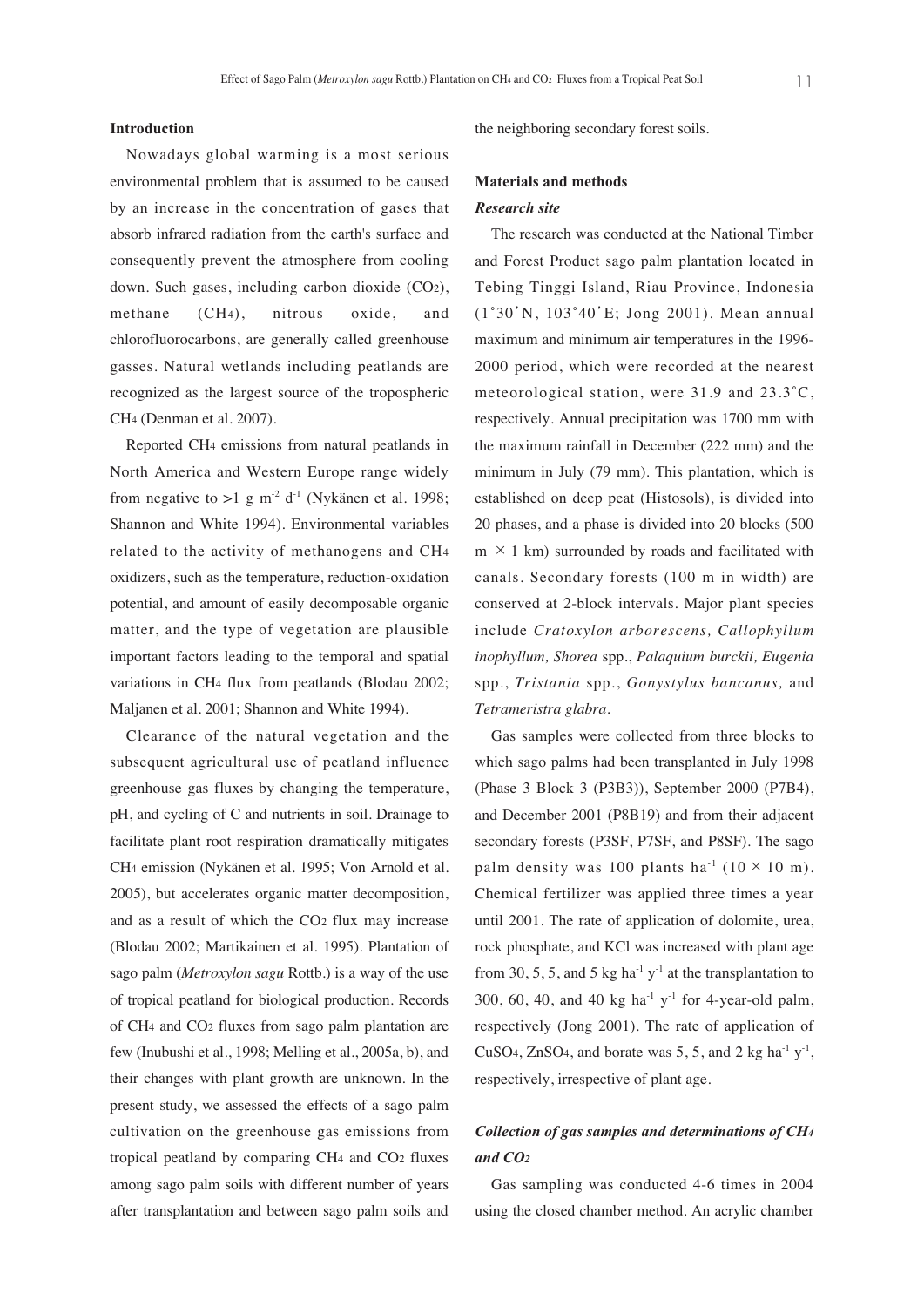(inner diameter, 15 cm; height, 10 or 15 cm) with two lateral mouths was placed on the soil at 1.5 m distance from a sago palm with the open bottom 5 cm below the soil surface. The height from the chamber top to the soil surface was recorded at four positions and averaged. After 30 min (Norman et al. 1997), the lateral mouths were closed with W-shaped rubber stoppers. From 10 to 50 min after the chamber was closed, air inside the chamber was collected three times in glass vials (20-mL) with butyl rubber stoppers through a double-ended needle. The stopper was fixed tightly using a screw cap, and the vial was evacuated using a hand-operated vacuum pump (6132-0010A, NALGENE, New York) just before gas sampling.

Proportional increases in the mixing ratio of CH4 and CO2 up to 40 or 60 min after closing the chamber were ascertained by collecting gas samples at 10-min intervals during a 70-min period (Fig. 1). Variations in the CH4 and CO2 fluxes in the daytime (9:30− 16:40) were also measured at P3B3. This experiment was first conducted in July 2003, and no significant diurnal variation was estimated for CH4 and CO2. However, as the degree of experimental error was large (data not shown), a similar experiment was



Fig. 1. Change in CH<sub>4</sub> and CO<sub>2</sub> mixing ratios with time after the chamber was closed. The first record (10 min) was regarded as 0. Different symbols indicate data from different points in P3B3. Vertical bars indicate the range of the duplicate.

conducted in September 2006.

The mixing ratios of CH<sub>4</sub> and CO<sub>2</sub> in gas samples were determined with a gas chromatograph equipped with flame ionization and thermal conductivity detectors (GC-9APFT, Shimadzu, Japan). The CH4 and CO2 fluxes were calculated on the basis of the variations in the mixing ratio of CH4 and CO2 in the air inside a chamber with time using linear regression. The significance of the diurnal and seasonal variations in the gas flux and that of the differences in gas emissions, sago palm growth, or soil temperature among blocks or between land use types were analyzed by one-factor or two-factor ANOVA.

# **Results**

In Table 1, the plant height and number of leaves of sago palms are shown as mean values during the monitoring period because the temporal changes were insignificant. These two variables expressing plant growth were larger in older sago palms (*P* < 0.05).

**Table 1** Plant height and number of leaves of sago palms from January to October 2004.

| <b>Block</b> | Plant age (years old) | Plant height (m)           | Number of leaves |  |
|--------------|-----------------------|----------------------------|------------------|--|
| P3B3         |                       | $5.3 + 1.2$ <sup>†</sup> a | $11.6 + 1.2a$    |  |
| <b>P7B4</b>  |                       | $4.0 + 0.8$ b              | $10.5 + 1.5$ b   |  |
| P8B19        |                       | $2.3+0.4$ c                | $7.1 + 2.4c$     |  |

<sup>†</sup>Mean value±standard deviation. Values followed by different letters differ significantly  $(P < 0.05)$ 

Figure 2 shows that the CH4 and CO2 fluxes from P3B3 soil did not vary significantly in the daytime from 9:40 to 16:40. Collecting gas samples manually at



**Fig. 2.** Diurnal variations in CH<sub>4</sub> ( $\bullet$ ) and CO<sub>2</sub> ( $\circ$ ) fluxes from sago palm soil (P3B3). Vertical bars indicate the standard deviation  $(n = 3)$ .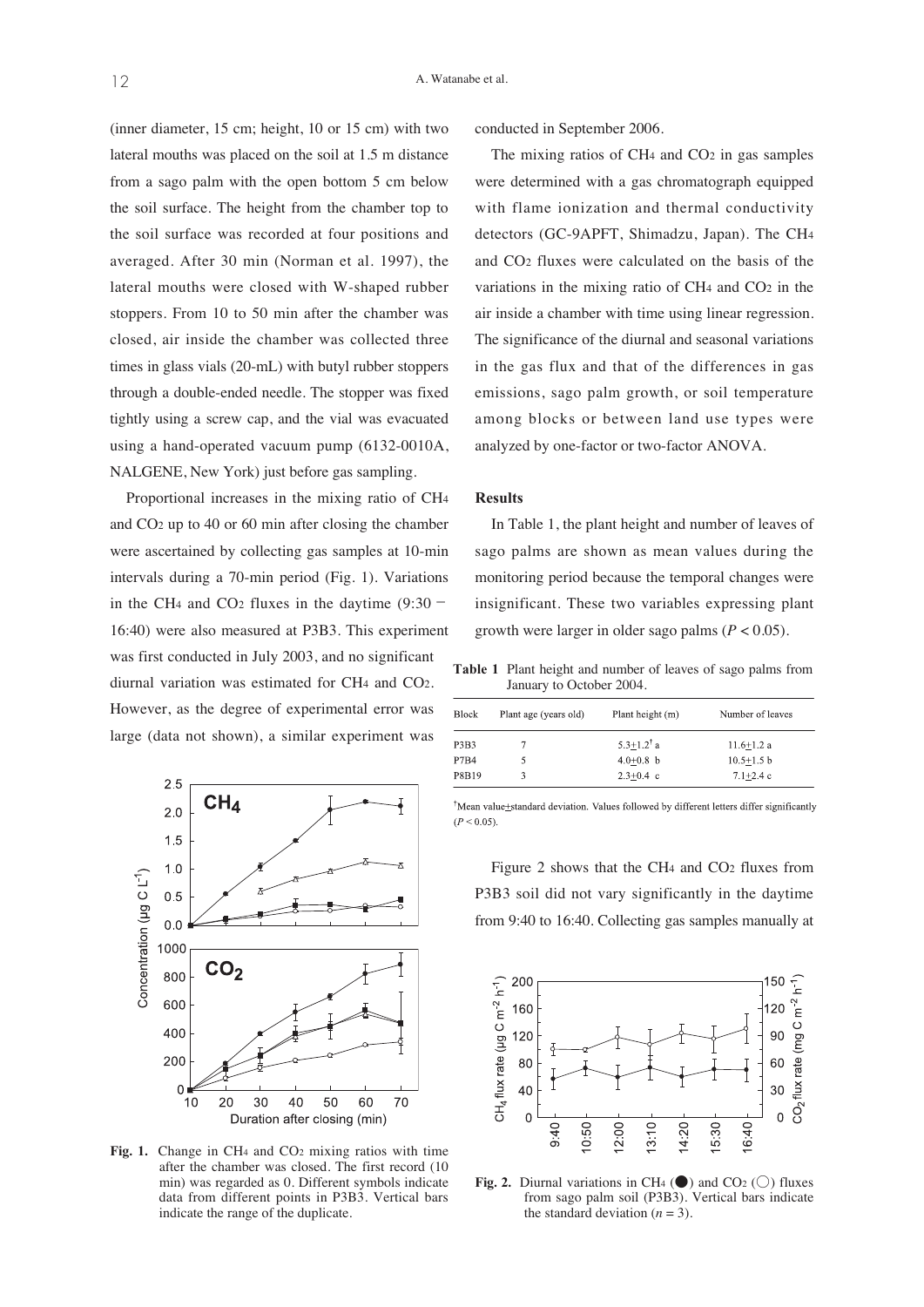

**Fig. 3.** Seasonal variations in CH<sub>4</sub> and CO<sub>2</sub> fluxes from sago palm soils with different plant ages and the adjacent secondary forest soils in 2004. Closed symbols, sago palm soil; open symbols, secondary forest soil. ●○, Phase 3 (transplantation in 1998);  $\blacktriangle \triangle$ , Phase 7 (transplantation in 2000);  $\blacksquare$ , Phase 8 (transplantation in 2001). Vertical bars indicate the standard deviation  $(n = 3)$ .

remote places simultaneously is difficult. Our results indicate that CH4 or CO2 flux recorded at different times on the same day can be compared directly.

Figure 3 shows the seasonal variations in the CH4 and CO2 fluxes from sago palm soils and secondary forest soils. The mean values and ranges of CH4 and CO2 fluxes are presented in Table 2. The CH4 flux from three forest soils did not differ significantly from each other. The seasonal pattern in the CH4 flux varied from site to site. Through the monitoring period, the CH4 emissions from P3B3 and P8B19 soils were larger (*P* < 0.05) than those from P7B4 and P7BF soils.

**Table 2** Methane and CO2 fluxes from sago palm soils and secondary forest soils.

| Land use         | <b>Block</b>                  | $CH_4$ ( $\mu$ g m <sup>-2</sup> h <sup>-1</sup> ) |            | $CO2$ (mg m <sup>-2</sup> h <sup>-1</sup> ) |            |
|------------------|-------------------------------|----------------------------------------------------|------------|---------------------------------------------|------------|
| Sago palm        | P <sub>3</sub> B <sub>3</sub> | $43+32$ $(7-131)^{\dagger}$                        |            | $43 + 21$                                   | $(13-75)$  |
|                  | P7B4                          | $25+25$ (-9-67)                                    |            | $52 + 21$                                   | $(15-87)$  |
|                  | P8B19                         | $44+48$ $(-5.167)$                                 |            | $88 + 34$                                   | $(39-144)$ |
| Secondary forest | P <sub>3</sub> SF             | $30+52$ $(-3-121)$                                 |            | $44+19$                                     | $(23-82)$  |
|                  | P7SF                          | $23+18$                                            | $(-10-55)$ | $64+18$                                     | $(37-88)$  |
|                  | P8SF                          | $30+36$ $(37-92)$                                  |            | $55 + 37$                                   | $(0-145)$  |

<sup>†</sup>Mean<sup>+</sup>standard deviation with range in parentheses.

The CO2 emissions were largest in P8B19 (*P* < 0.05), followed by P7SF. No significant differences in CO2 emission were observed between P3B3 and P3SF, between P7B4 and P7SF, and between P3B3 and P7B4. The largest CO2 flux was recorded in January at P8SF but larger in October at P3SF. At the other sites, the seasonal variation in CO2 flux was not significant.

The mean soil temperatures at 5-cm depth during

gas sampling are presented in Fig. 4. The soil temperature showed a small seasonal variation, <1.5˚C (P7SF) to <3.5˚C (P8B19), and was higher (*P* < 0.05) in the sago palm block than in secondary forest in each phase. The soil temperature at P3B3 was also higher than that at P7B4 but did not differ from that at P8B19.



**Fig. 4.** Mean soil temperature at 5-cm depth during gas sampling. Closed symbols, sago palm soil; open symbols, secondary forest soil.  $\bullet \circlearrowright$ , Phase 3;  $\blacktriangle$  $\triangle$ , Phase 7;  $\Box$ , Phase 8. Vertical bars indicate the standard deviation  $(n = 3)$ .

### **Discussion**

The CH4 emissions from three sago palm blocks did not differ from those from the respective adjacent forests. Inubushi et al. (1998) also reported no significant difference in CH4 emissions between a sago palm plantation and a secondary forest in Sarawak,  $1.38 \pm 0.82$  versus  $1.10 \pm 0.61$  mg m<sup>-2</sup> h<sup>-1</sup>. Although CH4 emissions in Inubushi et al. (1998) were much greater than ours, no information to discuss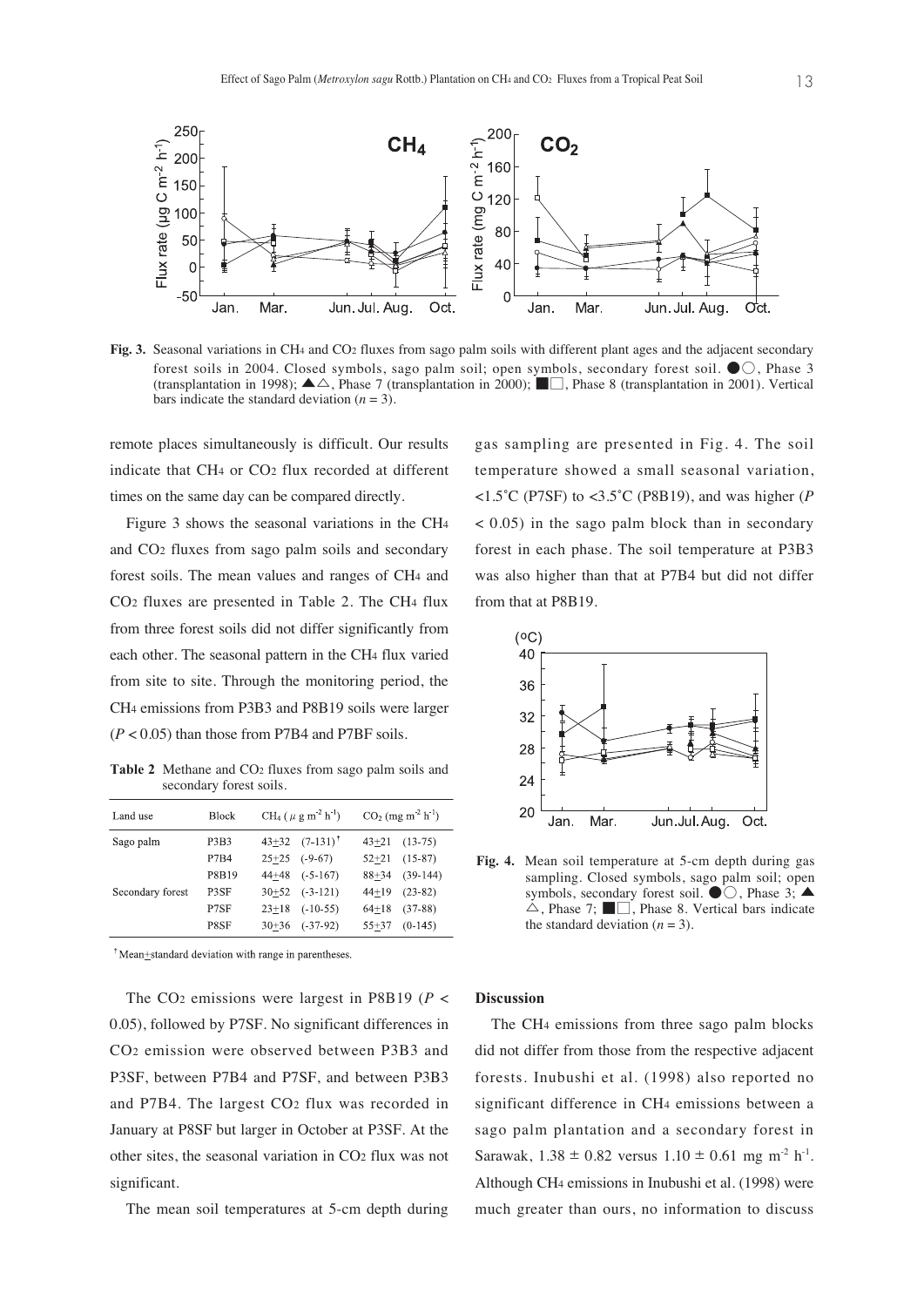about this difference, such as field management and environmental conditions, are available. In Melling et al. (2005b), CH4 emissions from a sago palm plantation in Sarawak (22.06  $\pm$  5.68  $\mu$ g m<sup>-2</sup> h<sup>-1</sup>) were similar to ours but larger than those from a forest and an oil palm plantation in their research area (-3.58 to  $2.27\mu$ g m<sup>-2</sup> h<sup>-1</sup> on average). They attributed this difference to a higher groundwater table, higher soil temperature, and lower soil C/N ratio in the sago palm plantation. Although the data set is incomplete, the groundwater table in Tebing Tinggi (Fig. 5) may not have been appreciably different between the sago palm block and the adjacent forest. Furthermore, the groundwater pH and soil bulk density did not differ significantly between P3B3, P7B4, or P8B19 and their respective adjacent secondary forests (H. Ando, personal communication). Although the soil temperature was higher in sago palm soils than in forest soils (Fig. 4), the difference in soil temperature did not reflect the CH4 flux.



**Fig. 5.** Seasonal variation in groundwater table. Closed symbols, sago palm cultivation block; open symbols, secondary forest.  $\bullet \circlearrowright$ , Phase 3;  $\blacktriangle \triangle$ , Phase 7; ■□, Phase 8.

Melling et al. (2005a) observed larger CO2 emissions from a peat swamp forest (100 − 533 mg C m<sup>-2</sup> h<sup>-1</sup>) than from a sago palm plantation (46 – 335 mg C m<sup>-2</sup> h<sup>-1</sup>) in Sarawak. The small CO2 emissions from Tebing Tinggi forest soils were likely responsible for the lack of a similar tendency in the present study. As the secondary forests in Tebing Tinggi started to develop ca 35 years ago, the size of the plant biomass and productivity as a source of readily decomposable organic C might have remained small (Melling et al. 2005a). According to Furukawa et al. (2005) and Haji et al. (2005), the CO2 emissions from Malaysian and Indonesian peat soils used as an upland crop field were 99  $-$  396 mg C m<sup>-2</sup> h<sup>-1</sup>. The CO<sub>2</sub> emissions from the Tebing Tinggi sago palm soils were much smaller than those reported values. Furthermore, the CO2 flux was smaller in blocks with older palms (Fig. 3). The loss of easily decomposable soil organic matter accumulated before drainage or supplied from forest clearing may, with time, have a greater impact on CO2 emissions than sago palm growth. A similar trend was observed in afforested boreal agricultural soils in Finland (Maljanen et al. 2001).

In Maljanen et al. (2001), CH4 emissions as well as CO2 emissions were smaller in older afforested soils. However, in the present study, the CH4 emissions from P3B3 and P8B19 soils were larger than those from P7B4 soil. Thus, the duration of sago palm cultivation and the difference in plant biomass were not major factors in the difference in CH4 emissions. The lower soil temperature at P7B4 than at P3B3 and P8B19 could be a cause. However, seasonal variations in CH4 flux (Fig. 3) did not correspond to those in soil temperature (Fig. 4) and groundwater table (Fig. 5). No synchronicity between them was observed for a mire area in the U.K. (Hutchin et al. 1996). The time lag from CH4 production to CH4 release (Martikainen et al. 1995) can mask the correlations between the CH4 flux and those environmental factors, although whether or not the same reason can be applied to the present case is unknown. Since the groundwater table has been found to affect sago palm growth (Jong et al. 2006), further investigation on the relationship between groundwater table and greenhouse gas fluxes from sago palm plantation may be useful for suggesting the groundwater management that lead to better sago palm growth with a smaller contribution to the global warming.

#### **Acknowledgments**

This research was supported by the Nagato Fund for Sago Palm Studies and a Grant-in-Aid for